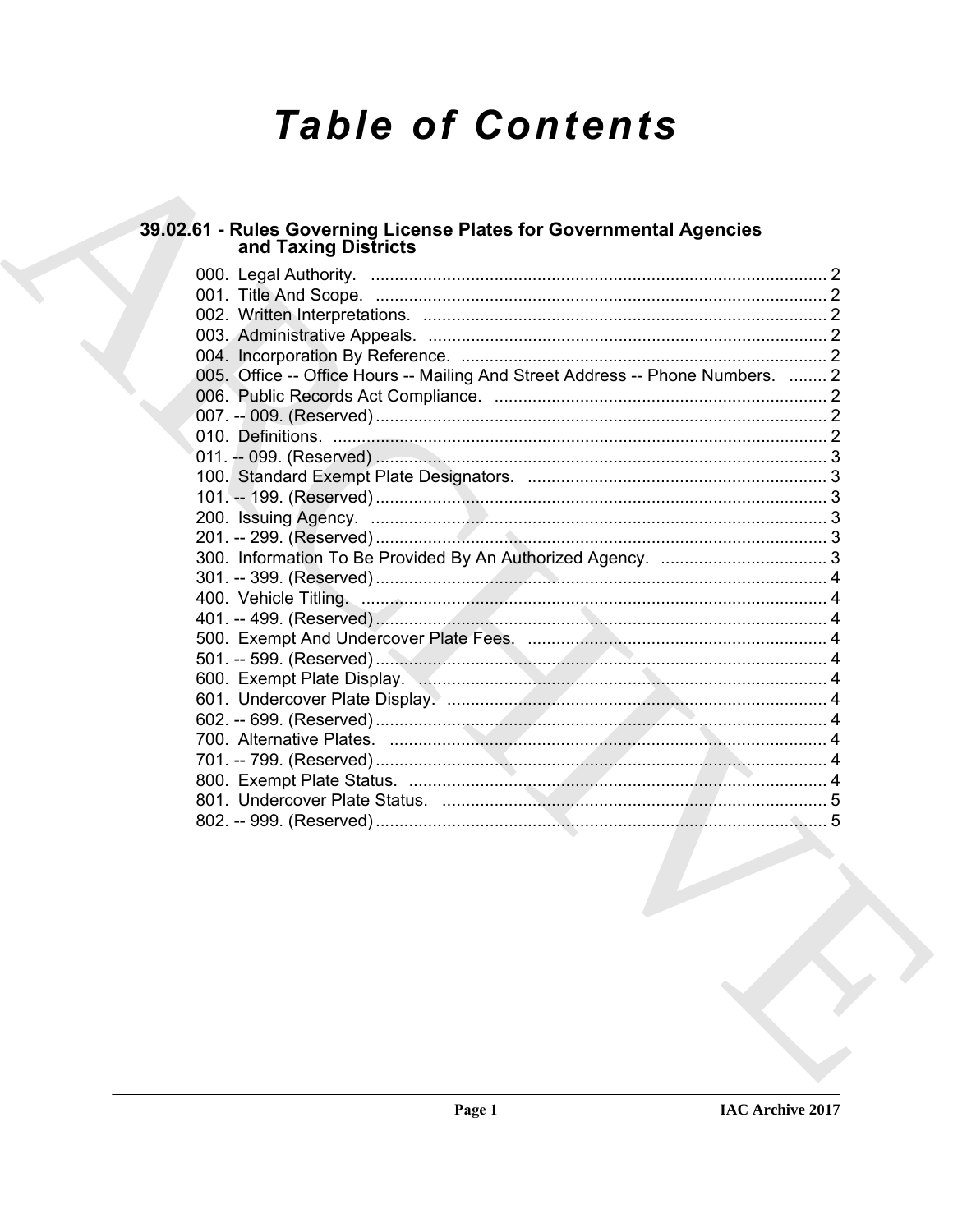#### **IDAPA 39 TITLE 02 CHAPTER 61**

#### **39.02.61 - RULES GOVERNING LICENSE PLATES FOR GOVERNMENTAL AGENCIES AND TAXING DISTRICTS**

#### <span id="page-1-1"></span><span id="page-1-0"></span>**000. LEGAL AUTHORITY.**

This rule, establishing the policies used to administer Idaho's exempt and undercover license plate programs is adopted under authority of Sections 49-201 and 49-443B, Idaho Code. (7-1-13) adopted under authority of Sections 49-201 and 49-443B, Idaho Code.

#### <span id="page-1-2"></span>**001. TITLE AND SCOPE.**

**01.** Title. This rule shall be known as IDAPA 39.02.61, "Rules Governing License Plates for nental Agencies and Taxing Districts." (7-1-13) Governmental Agencies and Taxing Districts."

**Scope**. This rule establishes the provisions for administering the exempt and under cover license of otherwise detailed in Title 49, Chapter 4, Idaho Code, Motor Vehicle Registration. (7-1-13) plate programs, not otherwise detailed in Title 49, Chapter 4, Idaho Code, Motor Vehicle Registration.

#### <span id="page-1-3"></span>**002. WRITTEN INTERPRETATIONS.**

This agency does not rely on written interpretations for these rules. (7-1-13)

#### <span id="page-1-4"></span>**003. ADMINISTRATIVE APPEALS.**

All contested cases shall be governed by the provisions of IDAPA 04.11.01. "Idaho Rules of Administrative Procedure of the Attorney General." (7-1-13)

#### <span id="page-1-5"></span>**004. INCORPORATION BY REFERENCE.**

There are no documents incorporated by reference in this chapter. (7-1-13)

#### <span id="page-1-6"></span>**005. OFFICE -- OFFICE HOURS -- MAILING AND STREET ADDRESS -- PHONE NUMBERS.**

**01.** Street and Mailing Address. The Idaho Transportation Department maintains a central office in 3311 W. State Street with a mailing address of P O Box 7129, Boise ID 83707-1129. (7-1-13) Boise at 3311 W. State Street with a mailing address of P O Box 7129, Boise ID 83707-1129.

**Office Hours**. Daily office hours are 8 a.m. to 5 p.m. Mountain Time Zone except Saturday, holidays. (7-1-13) Sunday and state holidays.

**03. Telephone and FAX Numbers**. The central office may be contacted during office hours by phone 34-8649 or by fax at 208-334-8542. at 208-334-8649 or by fax at 208-334-8542.

#### <span id="page-1-7"></span>**006. PUBLIC RECORDS ACT COMPLIANCE.**

All records associated with this chapter are subject to and in compliance with the Idaho Public Records Act, as set forth in Title 74, Chapter 1, Idaho Code. (7-1-13) forth in Title 74, Chapter 1, Idaho Code.

#### <span id="page-1-8"></span>**007. -- 009. (RESERVED)**

#### <span id="page-1-10"></span><span id="page-1-9"></span>**010. DEFINITIONS.**

<span id="page-1-12"></span><span id="page-1-11"></span>**01. Exempt License Plate**. Standard license plate issued to the entities described in Section 49-426(1), Idaho Code, which are exempt from payment of vehicle operating fees.

**39.02.61 - RULES GOVERNING CUCRER PATES FOR GOVERNMENTAL**<br> **ARCHIVES AND TAXING DISTRICTS** CONSULTED THE CONSULTED TRANSPORT CONSULTED THE CONSULTED CONSULTED THE CONSULTED CONSULTED THE CONSULTED CONSULTED CONSULTED THE **02. Exempt Personalized License Plate**. An exempt plate which specifically identifies the agency by a unique identifier specified by the agency that does not conform to the standard exempt identifier listed in Section 100; a plate wherein the serial number portion represents inventory control numbers, badge numbers, radio call signs, or other unique lettering or numbering schemes developed by the requesting agency; plates that are lettered and/or numbered to indicate a person's position in the hierarchy of an agency. (1-2-93)

<span id="page-1-13"></span>**03. Undercover License Plate**. A standard license plate issued upon application to the Department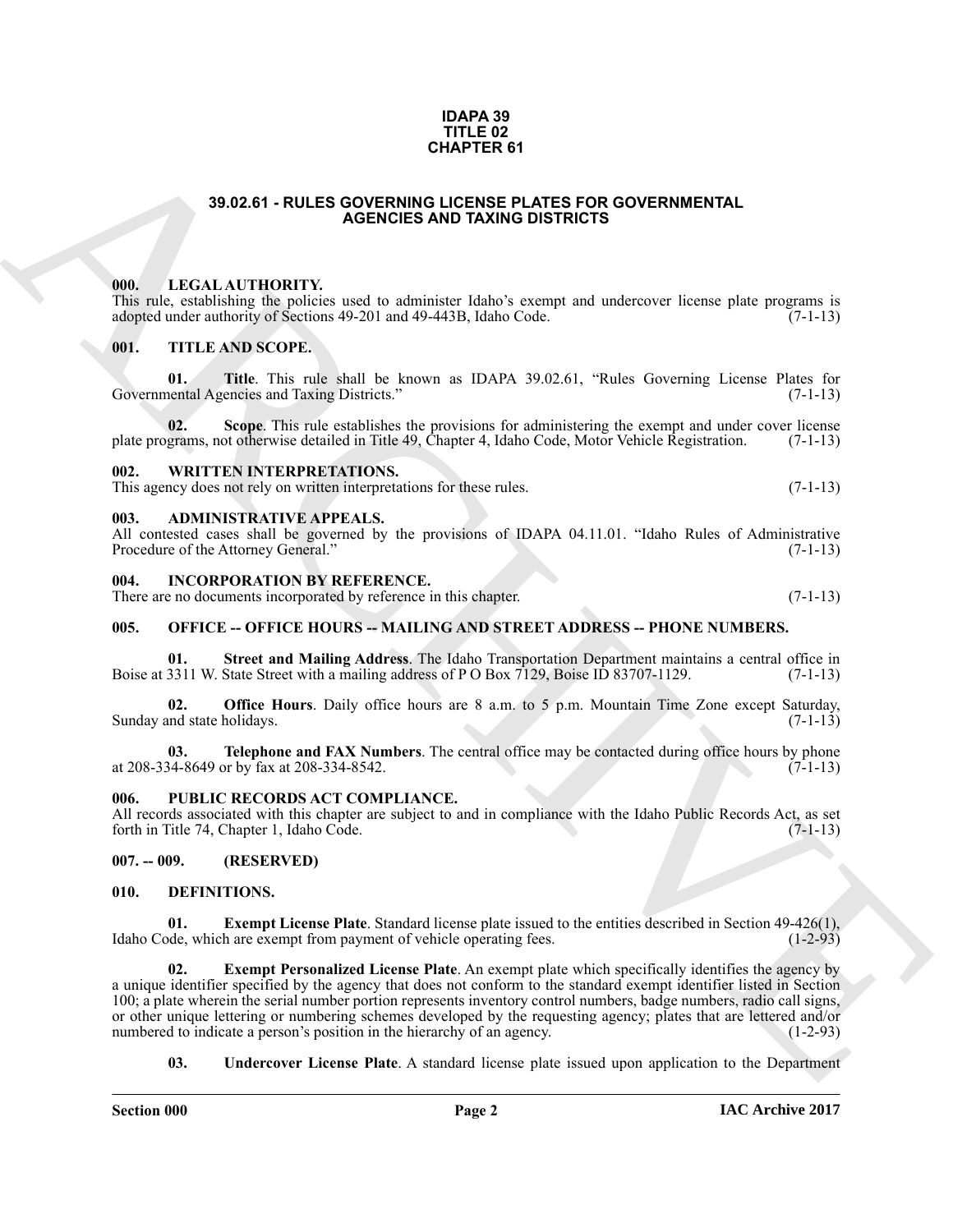#### <span id="page-2-0"></span>**011. -- 099. (RESERVED)**

#### <span id="page-2-11"></span><span id="page-2-1"></span>**100. STANDARD EXEMPT PLATE DESIGNATORS.**

|                                                                             | <b>Idaho Transportation Department</b>                                |                                                                                                                                                                                                                             | for Governmental Agencies & Taxing Districts |  |
|-----------------------------------------------------------------------------|-----------------------------------------------------------------------|-----------------------------------------------------------------------------------------------------------------------------------------------------------------------------------------------------------------------------|----------------------------------------------|--|
|                                                                             | Department, and appear as a standard county plate.                    | from an exempt agency with law enforcement authority. Undercover license plates shall be randomly issued by the                                                                                                             | $(7-1-13)$                                   |  |
| $011. - 099.$                                                               | (RESERVED)                                                            |                                                                                                                                                                                                                             |                                              |  |
| 100.                                                                        | STANDARD EXEMPT PLATE DESIGNATORS.                                    |                                                                                                                                                                                                                             |                                              |  |
|                                                                             | The following shall be the standard exempt license plate designators: |                                                                                                                                                                                                                             |                                              |  |
|                                                                             | "A"<br>Trailer (all weights); small plate                             |                                                                                                                                                                                                                             |                                              |  |
|                                                                             | "C"<br>vehicles, including school buses                               | Miscellaneous City, County, and School District                                                                                                                                                                             |                                              |  |
|                                                                             | " $D$ "<br><b>Highway Districts</b>                                   |                                                                                                                                                                                                                             |                                              |  |
|                                                                             | "F"<br><b>Fire Districts</b>                                          |                                                                                                                                                                                                                             |                                              |  |
|                                                                             | "G"<br>Fish & Game                                                    |                                                                                                                                                                                                                             |                                              |  |
|                                                                             | "H"<br>Health & Welfare                                               |                                                                                                                                                                                                                             |                                              |  |
|                                                                             | " $ISP"$<br>Idaho State Police                                        |                                                                                                                                                                                                                             |                                              |  |
|                                                                             | "J"                                                                   | Dept of Commerce and Labor (Job Service)                                                                                                                                                                                    |                                              |  |
|                                                                             | "L"<br>Law Enforcement                                                |                                                                                                                                                                                                                             |                                              |  |
|                                                                             | " $M$ "<br>Motorcycle-small plate                                     |                                                                                                                                                                                                                             |                                              |  |
|                                                                             | "P"<br><b>City Police</b>                                             |                                                                                                                                                                                                                             |                                              |  |
|                                                                             | " $R$ "<br>Dept of Parks & Recreation                                 |                                                                                                                                                                                                                             |                                              |  |
|                                                                             | "SD"<br>Sheriff's Dept                                                |                                                                                                                                                                                                                             |                                              |  |
|                                                                             | "T"<br><b>Transportation Dept</b>                                     |                                                                                                                                                                                                                             |                                              |  |
|                                                                             | "Х"<br>Miscellaneous State Agencies                                   |                                                                                                                                                                                                                             |                                              |  |
|                                                                             | "Y"<br><b>Irrigation Districts</b>                                    |                                                                                                                                                                                                                             |                                              |  |
|                                                                             | "Z"<br>Dept of Lands                                                  |                                                                                                                                                                                                                             |                                              |  |
|                                                                             |                                                                       |                                                                                                                                                                                                                             | $(1-2-93)$                                   |  |
| $101. - 199.$                                                               | (RESERVED)                                                            |                                                                                                                                                                                                                             |                                              |  |
| <b>ISSUING AGENCY.</b><br><b>200.</b><br>request from an authorized agency. |                                                                       | All exempt and undercover license plates will be issued by the Idaho Transportation Department upon receipt of a                                                                                                            | $(7-1-13)$                                   |  |
| $201. - 299.$                                                               | (RESERVED)                                                            |                                                                                                                                                                                                                             |                                              |  |
| 300.                                                                        | A request for exempt or undercover plates must contain:               | <b>INFORMATION TO BE PROVIDED BY AN AUTHORIZED AGENCY.</b>                                                                                                                                                                  | $(7-1-13)$                                   |  |
| 01.                                                                         |                                                                       | Actual Name and Address. The name and address of the requesting agency.                                                                                                                                                     | $(7-1-13)$                                   |  |
| 02.<br>pounds $(8,001$ lbs.) or more.                                       |                                                                       | <b>Vehicle Description</b> . The description of the vehicle(s) to be registered, including the year, the<br>make, model, type, vehicle identification (VIN), color and title number, and truck weight if eight thousand one | $(1-2-93)$                                   |  |
| 03.                                                                         |                                                                       | <b>Fictitious Name and Address</b> . The name and address of the registrant to appear on the undercover                                                                                                                     |                                              |  |

#### <span id="page-2-2"></span>**101. -- 199. (RESERVED)**

#### <span id="page-2-10"></span><span id="page-2-3"></span>**200. ISSUING AGENCY.**

#### <span id="page-2-4"></span>**201. -- 299. (RESERVED)**

#### <span id="page-2-9"></span><span id="page-2-8"></span><span id="page-2-7"></span><span id="page-2-6"></span><span id="page-2-5"></span>**300. INFORMATION TO BE PROVIDED BY AN AUTHORIZED AGENCY.**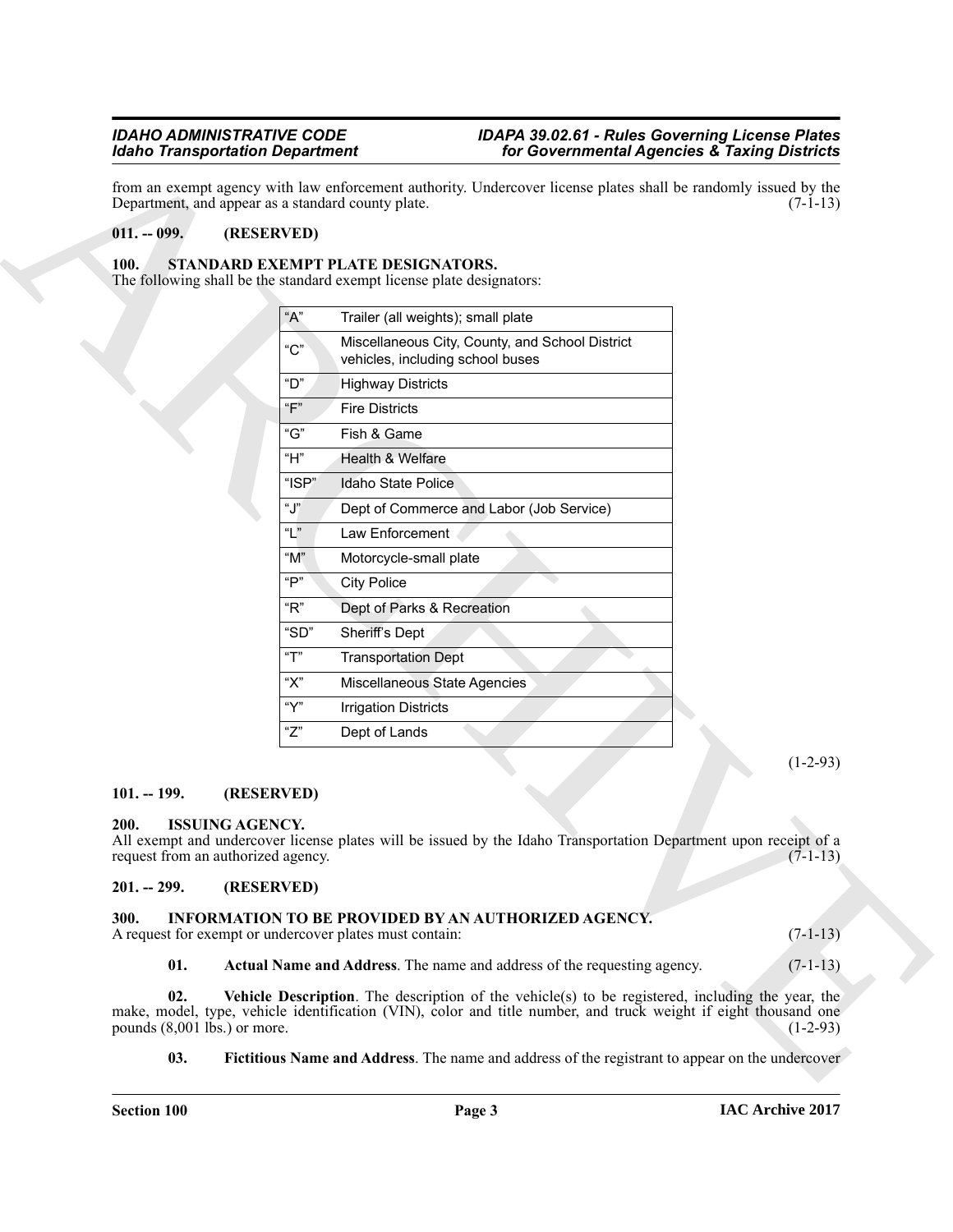#### *IDAHO ADMINISTRATIVE CODE IDAPA 39.02.61 - Rules Governing License Plates <i>Idaho Governmental Agencies & Taxing Districts*

plate registration, and title records of the Department. (7-1-13)

<span id="page-3-18"></span>**04. Authorized Official**. The request must be signed by an authorized official of the authorized agency.  $(1-2-93)$ 

#### <span id="page-3-0"></span>**301. -- 399. (RESERVED)**

### <span id="page-3-21"></span><span id="page-3-20"></span><span id="page-3-1"></span>**400. VEHICLE TITLING.**

**01. For Exempt Registration and License Plates**. If the vehicle is not titled, the title transaction shall be completed at the local county assessor's office before requesting exempt plates. The control number from the title application may be used in lieu of the title number on the exempt plate request letter. (7-1-13) application may be used in lieu of the title number on the exempt plate request letter.

<span id="page-3-22"></span>**02. Undercover Vehicle Titling**. The actual name and address of the requesting agency, along with the fictitious name and address of the registrant shall be provided directly to the Department on a completed application approved by the authorized official.  $(7-1-13)$ 

#### <span id="page-3-2"></span>**401. -- 499. (RESERVED)**

### <span id="page-3-12"></span><span id="page-3-3"></span>**500. EXEMPT AND UNDERCOVER PLATE FEES.**

<span id="page-3-14"></span>**01. Department Reimbursement**. State and federal agencies and taxing districts must reimburse the Department the cost of providing license plates. These costs shall be determined by the cost of manufacture and the cost to the Department of processing the transaction. (7-1-13)

<span id="page-3-13"></span>**02. Adjusted Fees**. Periodically, fees may be adjusted in accordance with changes in manufacturing stage, employee costs and legislative mandate. (1-2-93) costs, postage, employee costs and legislative mandate.

#### <span id="page-3-4"></span>**501. -- 599. (RESERVED)**

#### <span id="page-3-15"></span><span id="page-3-5"></span>**600. EXEMPT PLATE DISPLAY.**

Exempt license plates shall be displayed in accordance with Section 49-428, Idaho Code. A pressure-sensitive sticker with the designator "EX" shall be provided with each exempt plate and it shall be attached to the plate(s) in the space provided for this purpose. The department may have the  $EX$  designator stamped in the appropriate space on the plate as an alternative to the sticker.  $(1-2-93)$ as an alternative to the sticker.

#### <span id="page-3-19"></span><span id="page-3-6"></span>**601. UNDERCOVER PLATE DISPLAY.**

Undercover license plates shall be displayed in accordance with Section 49-428, Idaho Code. A pressure-sensitive sticker displaying an expiration date matching the plate number shall be attached to the plate(s) in the space provided for this purpose. There shall be no discerning markings to indicate that the plate or registration record is in undercover use. (7-1-13) undercover use.

#### <span id="page-3-7"></span>**602. -- 699. (RESERVED)**

#### <span id="page-3-11"></span><span id="page-3-8"></span>**700. ALTERNATIVE PLATES.**

**Example the second of the Universe Constraint of the Constraint Agencies & Training the Constraint Agencies And Social Space of the second training and the second training of the second training of the second training a** If an authorized agency requests a specialized license plate format normally reserved for the general public, all the statutory special program fees for the plate shall be paid, with the exception of the registration (operating) fee, in addition to the department administrative and plate manufacturing fees. Special eligibility plates shall not be issued to exempt vehicles. Special eligibility plates are: Purple Heart, Disabled Veteran, Handicapped, Military Reservist, Former Prisoner of War, Congressional Medal of Honor, National Guard and Air National Guard, Radio Amateur, Pearl Harbor Survivor, and Legislative. Pearl Harbor Survivor, and Legislative.

### <span id="page-3-9"></span>**701. -- 799. (RESERVED)**

#### <span id="page-3-10"></span>**800. EXEMPT PLATE STATUS.**

<span id="page-3-17"></span><span id="page-3-16"></span>**01. Non-Expiring Plates**. Exempt plates are non-expiring and require no annual renewal. (1-2-93)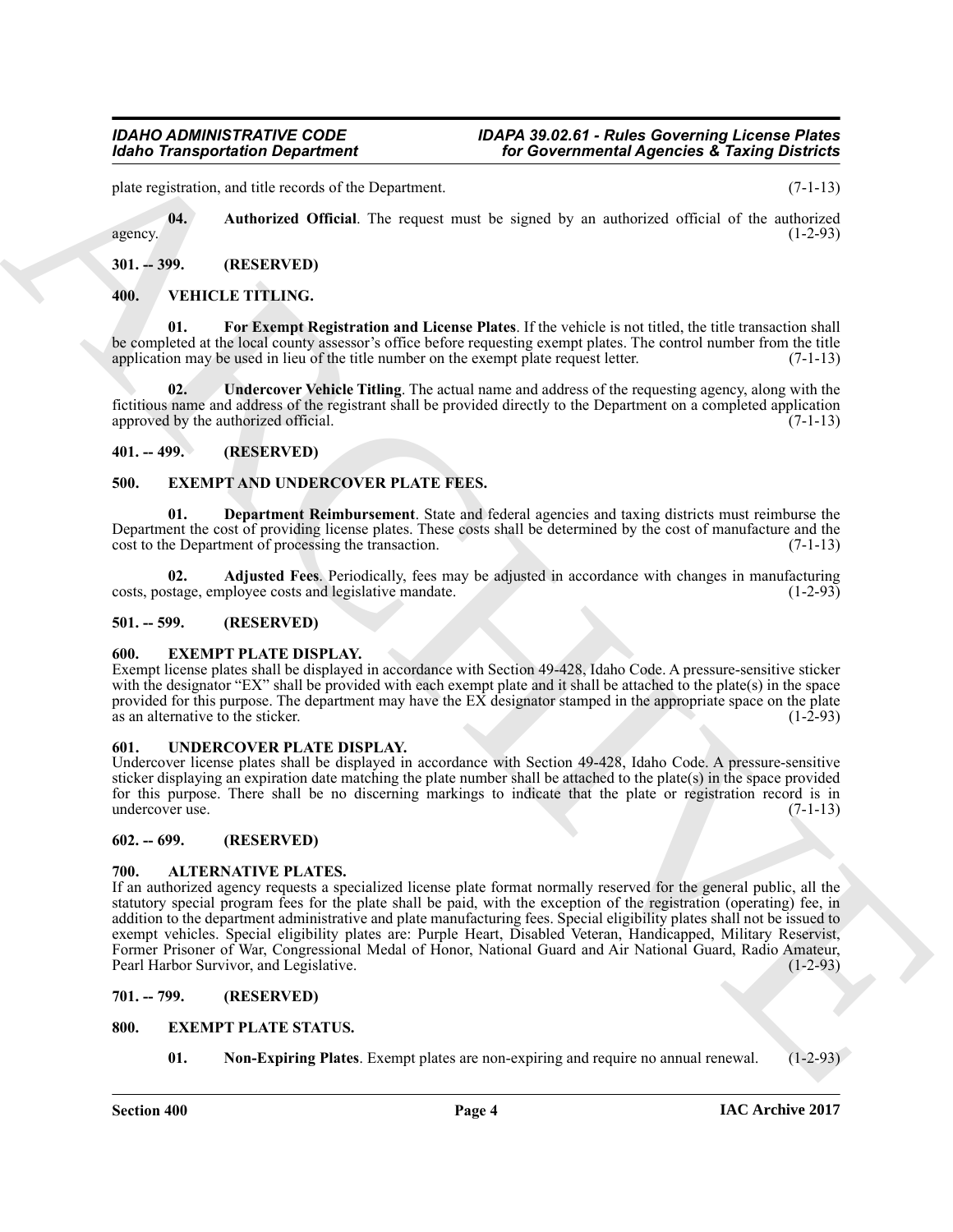<span id="page-4-3"></span>**02. Transfer of Plates**. Exempt plates may be transferred between vehicles. If an exempt plate is ed to another vehicle, a transfer request must be made to the Special Plates Unit. (1-2-93) transferred to another vehicle, a transfer request must be made to the Special Plates Unit.

<span id="page-4-2"></span>**03. Reissue of Plates**. Exempt plates will be reissued in accordance with Section 49-443(2), Idaho Code. (1-2-93)

### <span id="page-4-6"></span><span id="page-4-4"></span><span id="page-4-0"></span>**801. UNDERCOVER PLATE STATUS.**

**Excelse Transportation Department**  $\frac{1}{2}$  **and the University Concerning Control 2. The Concerning Control 2.**<br>
The model of Plats. Except plats on the twisted in according to the specific state of the Specific State 1. **01. Expiration of Plates**. Undercover license plates shall expire annually or biennially based upon the application of the authorized agency. Registration status shall appear as valid, until expiration date. Renewals must be made to the Department upon expiration of the undercover license plate. (7-1-13)

<span id="page-4-8"></span>**02. Transfer of Plates**. Undercover license plates may be transferred between vehicles. If an undercover license plate is transferred to another vehicle, a transfer request must be made to the Department's Vehicle Services Section/Special Plates Unit. (7-1-13)

<span id="page-4-7"></span>**03. Reissue of Plates**. Physical undercover plates will be reissued in accordance with Section 49- 443(2), Idaho Code. (7-1-13)

<span id="page-4-5"></span>**04. Emission Testing of Undercover Vehicles**. Vehicles issued undercover license plates who list an address in a county or area of required emission testing will need to check with the emission authority to be exempted<br>from the testing requirement, or test as a typical registered vehicle. (7-1-13) from the testing requirement, or test as a typical registered vehicle.

### <span id="page-4-1"></span>**802. -- 999. (RESERVED)**